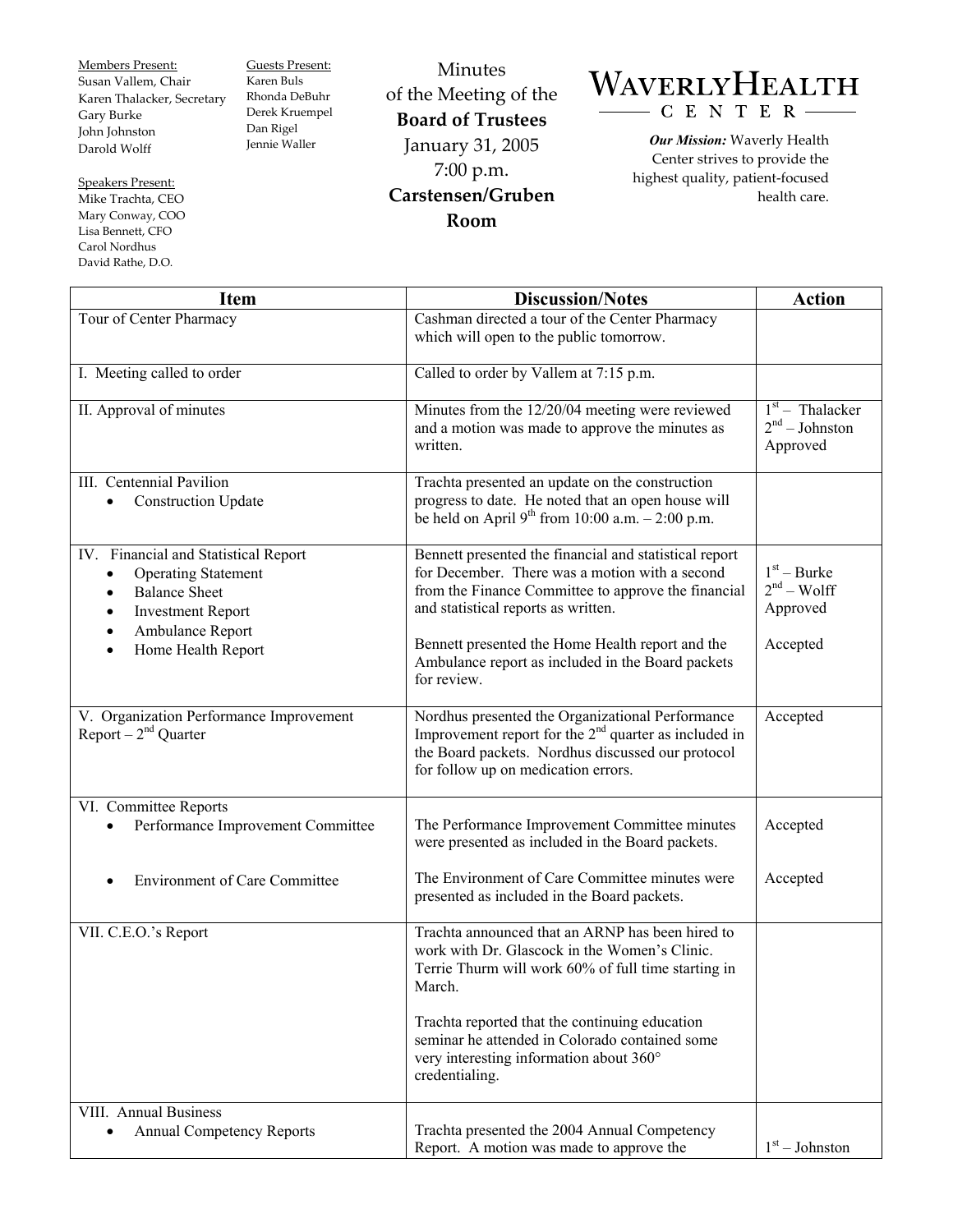|                                                               | Competency Report as written.                                                                            | $2nd - Wolf$                       |
|---------------------------------------------------------------|----------------------------------------------------------------------------------------------------------|------------------------------------|
| Review of Board Bylaws                                        | Trachta presented the Board of Trustees Bylaws for                                                       | Approved                           |
|                                                               | annual review. Revisions were reviewed and a                                                             |                                    |
|                                                               | motion was made to approve the Bylaws as written<br>and revised.                                         | $1st$ – Thalacker<br>$2nd - Burke$ |
|                                                               |                                                                                                          | Approved                           |
| <b>Contracted Services Review</b>                             | Trachta presented the contracted service providers                                                       |                                    |
|                                                               | for review. A motion was made to approve the<br>contracted service providers as individually             | $1st - Burke$<br>$2nd$ – Thalacker |
|                                                               | considered.                                                                                              | Approved                           |
| Confidentiality Statement                                     | Trachta presented the annual Confidentiality                                                             |                                    |
|                                                               | statement. Board members reviewed and signed the<br>statement.                                           |                                    |
| Duality and Conflict of Interest                              | Trachta presented the annual Duality and Conflict of<br>Interest statement. Board members reviewed and   |                                    |
|                                                               | signed the statement.                                                                                    |                                    |
| Election of Officers                                          | Election of Officers:                                                                                    |                                    |
|                                                               | A motion was made to approve the nomination of<br>Susan Vallem to the position of Chair of the Board     | $1st - Wolf$<br>$2nd - Burke$      |
|                                                               | of Trustees. Vallem accepted appointment to the                                                          | Approved                           |
|                                                               | position.                                                                                                |                                    |
|                                                               | A motion was made to approve the nomination of                                                           | $1st - Johnston$                   |
|                                                               | Karen Thalacker to the position of Secretary of the<br>Board of Trustees. Thalacker accepted appointment | $2nd - Burke$<br>Approved          |
|                                                               | to the position                                                                                          |                                    |
| IX. Medical Staff Report                                      | Rathe announced that dedicated coverage in the ER                                                        |                                    |
|                                                               | has been expanded. Coverage is now provided from                                                         |                                    |
|                                                               | 7:00 a.m. $-1:00$ a.m. on the weekdays and from 6:00<br>p.m. on Fridays to 7:00 a.m. on Mondays.         |                                    |
|                                                               |                                                                                                          |                                    |
|                                                               | Rathe reported that the Executive Committee has<br>been working on medical records improvement.          |                                    |
|                                                               | Their goal is to increase accuracy and decrease                                                          |                                    |
|                                                               | delinquency rates through process improvement.                                                           |                                    |
| X. Old Business                                               | None.                                                                                                    |                                    |
| XI. New Business                                              |                                                                                                          |                                    |
| Corporate Authorization Resolutions:<br>■ First National Bank | The authorization resolutions and authorized users<br>form listed at left, changing the CFO from Anne    |                                    |
| ■ State Bank of Waverly                                       | Mardorf to Lisa Bennett and adding Mike Trachta to                                                       |                                    |
| Non-Corporate Authorization                                   | all accounts were reviewed. A motion was made to                                                         | $1st - Johnston$                   |
| Resolutions:<br>$\blacksquare$ LPL                            | adopt the resolutions and users form as presented.                                                       | $2nd - Burke$<br>Approved          |
| Authorized Users Form:<br>$\bullet$<br>$\blacksquare$ IPAIT   |                                                                                                          |                                    |
| Provisional to Regular Status on Medical<br>٠                 | Trachta presented the clinicians moving from                                                             |                                    |
| Staff:<br>Richard Menning, M.D.                               | provisional to regular status on Medical Staff as<br>listed at left. The files have been reviewed by the |                                    |
| • David Kabel, M.D.                                           | Executive Committee of the Medical Staff and are                                                         |                                    |
| Hugo Koo, M.D.                                                | recommended for approval. A motion was made to                                                           | $1st$ – Thalacker<br>$2nd - Wolf$  |
| Lisa Owens, M.D.<br>Paul Novak, M.D.                          | approve each of the items as individually considered.                                                    | Approved                           |
| • Mary Nicol, D.O.                                            |                                                                                                          |                                    |